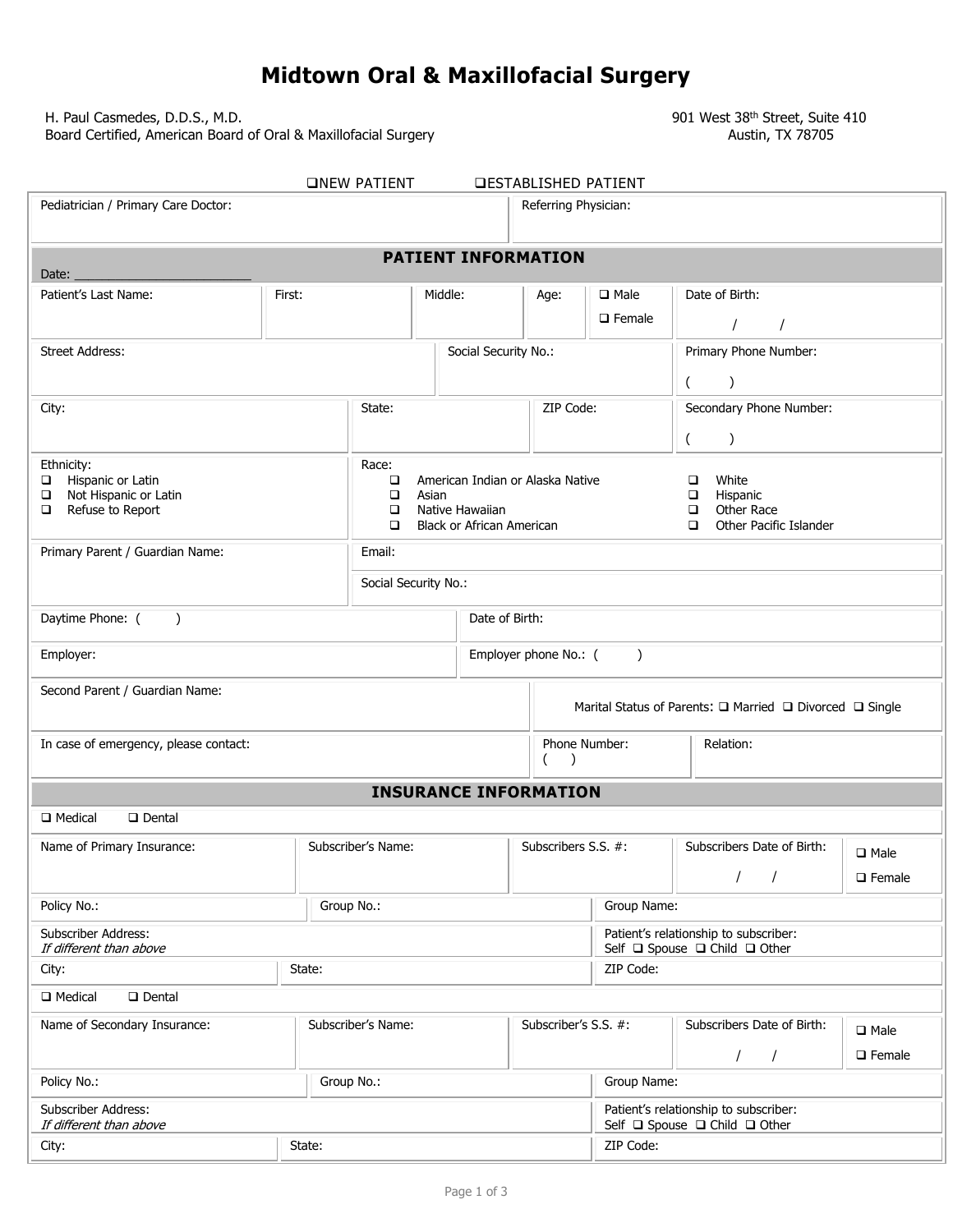## **HEALTH HISTORY**

| <b>PATIENT NAME:</b>                                                                                                                                                                                                          |        |       |              | Date:                                                                                                                                                                                                                                                                                                                          |        | <u> 1990 - Johann Barbara, martin a</u> |  |
|-------------------------------------------------------------------------------------------------------------------------------------------------------------------------------------------------------------------------------|--------|-------|--------------|--------------------------------------------------------------------------------------------------------------------------------------------------------------------------------------------------------------------------------------------------------------------------------------------------------------------------------|--------|-----------------------------------------|--|
| Last,<br>following questions. Your answers are for our records only and will be considered confidential.                                                                                                                      |        |       | <b>First</b> | To our patients: Although oral surgeons primarily treat the area in and around your mouth, your mouth is a part of your entire body. Health problems that you<br>may have or medication that you may be taking could have an important interrelationship with the care that you will be receiving. Thank you for answering the |        |                                         |  |
|                                                                                                                                                                                                                               |        |       |              |                                                                                                                                                                                                                                                                                                                                |        |                                         |  |
|                                                                                                                                                                                                                               |        |       |              |                                                                                                                                                                                                                                                                                                                                |        |                                         |  |
| Are you in good health? □ Yes □ No Height: ________________ Weight: ____________                                                                                                                                              |        |       |              |                                                                                                                                                                                                                                                                                                                                |        |                                         |  |
|                                                                                                                                                                                                                               |        |       |              |                                                                                                                                                                                                                                                                                                                                |        |                                         |  |
| Have you had any illness, operation or been hospitalized in the past five year? UYes UNo                                                                                                                                      |        |       |              |                                                                                                                                                                                                                                                                                                                                |        |                                         |  |
| If yes, please describe: the contract of year of the contract of the contract of the contract of the contract of the contract of the contract of the contract of the contract of the contract of the contract of the contract |        |       |              |                                                                                                                                                                                                                                                                                                                                |        |                                         |  |
|                                                                                                                                                                                                                               |        |       |              |                                                                                                                                                                                                                                                                                                                                |        |                                         |  |
|                                                                                                                                                                                                                               |        |       |              |                                                                                                                                                                                                                                                                                                                                |        |                                         |  |
|                                                                                                                                                                                                                               |        |       |              |                                                                                                                                                                                                                                                                                                                                |        |                                         |  |
|                                                                                                                                                                                                                               |        |       |              | Have you had or do you                                                                                                                                                                                                                                                                                                         |        |                                         |  |
| Have you had or do you<br>currently have                                                                                                                                                                                      | Yes No | Notes |              | currently have                                                                                                                                                                                                                                                                                                                 | Yes No | <b>Notes</b>                            |  |
| <b>Rheumatic Fever?</b>                                                                                                                                                                                                       |        |       |              | Kidney trouble?                                                                                                                                                                                                                                                                                                                |        |                                         |  |
| Damaged heart valves?                                                                                                                                                                                                         |        |       |              | Diabetes?                                                                                                                                                                                                                                                                                                                      |        |                                         |  |
| Mitral valve prolapses?                                                                                                                                                                                                       |        |       |              | Are you on dialysis?                                                                                                                                                                                                                                                                                                           |        |                                         |  |
| Heart murmur?                                                                                                                                                                                                                 |        |       |              | Thyroid problems?                                                                                                                                                                                                                                                                                                              |        |                                         |  |
| Heart valve replacement?                                                                                                                                                                                                      |        |       |              | Arthritis or joint disease?                                                                                                                                                                                                                                                                                                    |        |                                         |  |
| High or low blood pressure?                                                                                                                                                                                                   |        |       |              | Prosthetic joint replacement?                                                                                                                                                                                                                                                                                                  |        |                                         |  |
| Chest pain (angina)?                                                                                                                                                                                                          |        |       |              | Osteoporosis/osteopenia?                                                                                                                                                                                                                                                                                                       |        |                                         |  |
| Heart attack(s)?                                                                                                                                                                                                              |        |       |              | Osteonecrosis of any bones?                                                                                                                                                                                                                                                                                                    |        |                                         |  |
| Irregular heart beat?                                                                                                                                                                                                         |        |       |              | History of immunosuppression?                                                                                                                                                                                                                                                                                                  |        |                                         |  |
| Pacemaker?                                                                                                                                                                                                                    |        |       |              | Problems with your immune<br>system?                                                                                                                                                                                                                                                                                           |        |                                         |  |
| Heart Surgery?                                                                                                                                                                                                                |        |       |              | Sexually transmitted diseases?                                                                                                                                                                                                                                                                                                 |        |                                         |  |
| Swelling of feet or ankles?                                                                                                                                                                                                   |        |       |              | AIDS or HIV infection?                                                                                                                                                                                                                                                                                                         |        |                                         |  |
| Bronchitis?                                                                                                                                                                                                                   |        |       |              | History of cancer?                                                                                                                                                                                                                                                                                                             |        |                                         |  |
| Asthma?                                                                                                                                                                                                                       |        |       |              | Chemotherapy or radiation?                                                                                                                                                                                                                                                                                                     |        |                                         |  |
| Tuberculosis?                                                                                                                                                                                                                 |        |       |              | Chronic fatigue or night sweats?                                                                                                                                                                                                                                                                                               |        |                                         |  |
| Emphysema?                                                                                                                                                                                                                    |        |       |              | Drug or alcohol abuse?                                                                                                                                                                                                                                                                                                         |        |                                         |  |
| Other lung trouble?                                                                                                                                                                                                           |        |       |              | Eating disorder?                                                                                                                                                                                                                                                                                                               |        |                                         |  |
| Blood disorder (anemia)?                                                                                                                                                                                                      |        |       |              | Eye disease/glaucoma?                                                                                                                                                                                                                                                                                                          |        |                                         |  |
| Blood transfusion?                                                                                                                                                                                                            |        |       |              | Do you wear contacts?                                                                                                                                                                                                                                                                                                          |        |                                         |  |
| Bruise easily?                                                                                                                                                                                                                |        |       |              | Mental health problems?                                                                                                                                                                                                                                                                                                        |        |                                         |  |
| Abnormal bleeding?                                                                                                                                                                                                            |        |       |              | Pain or clicking of the jaws<br>when eating?                                                                                                                                                                                                                                                                                   |        |                                         |  |
| Hepatitis or other liver disease?                                                                                                                                                                                             |        |       |              | A removable dental appliance?                                                                                                                                                                                                                                                                                                  |        |                                         |  |
| Fainting spells?                                                                                                                                                                                                              |        |       |              | Do you smoke? (If yes, how<br>many packs per day)?                                                                                                                                                                                                                                                                             |        |                                         |  |

yes, how much and how often)?

Epilepsy or seizures? The consume alcohol? (If the consume alcohol? (If the consume alcohol? (If

Stroke?

High Cholesterol?